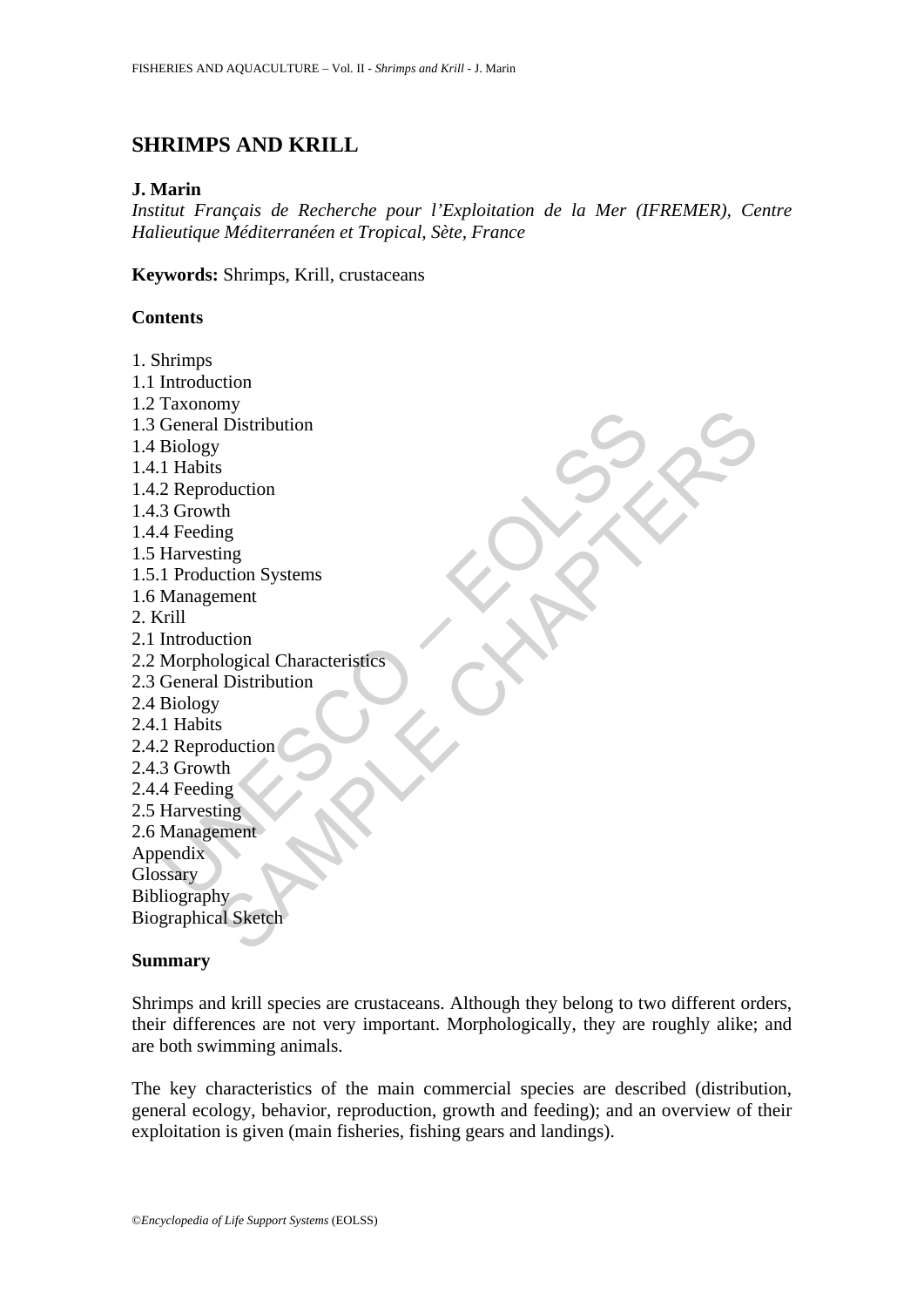Finally, management strategies are reviewed, and specific concerns are discussed.

# **1. Shrimps**

# **1.1 Introduction**

Shrimps (or prawns - the terms "shrimp" and "prawn" are used interchangeably -) constitute a large group in which about 2500 species have been identified. Twenty years ago, 343 of these (Holthuis, 1980) were considered of interest to fisheries, including not only those already exploited for human consumption or bait, but also those thought to be of potential commercial value, because they met the following criteria: sufficiently abundant, large enough in size, and accessible to fishing gear.

At the turn of the twenty-first century, only a hundred species make up the exploited shrimp stocks, and contribute to World shrimp captures.

### **1.2 Taxonomy**

Shrimps belong to the class Crustacea, order Decapoda, suborder Natantia*.* Those of commercial interest are subdivided into two sections: the Penaeidea and the Caridea*.*

the turn of the twenty-first century, only a hundred species make<br>the turn of the twenty-first century, only a hundred species make<br>Taxonomy<br>mps belong to the class Crustacea, order Decapoda, suborder l<br>mercial interest ar The twenty-first century, only a hundred species make up the explometric texts, and contribute to World shrimp captures.<br> **SAMPLE CHAPTERS**<br> **SAMPLE CHAPTERS**<br> **SAMPLE CHAPTE CHAPTE CHAPTE CHAPTE CHAPTE CHAPTE CHAPTE CHAPT** Penaeidea and Caridea can be easily distinguished by morphological and biological characteristics.

Morphological characteristics (Figure 1):

- In the Penaeidea:
	- the second abdominal segment never overlaps the first one;
	- the first three pairs of legs end with pincers; and
	- the sixth abdominal segment shows a keel dorsally.
- In the Caridea:
	- the second abdominal segment always partly overlaps the first;
	- the first two pairs of legs end with pincers; and
	- the cross-section of the sixth abdominal segment is rounded.

Biological characteristics:

- In the Penaeidea, eggs are directly released into the water just as they are laid. There are never egg-bearing females.
- In the Caridea, after being laid and fertilized, eggs are strongly fastened to the abdominal appendages (pleopods), where they remain during incubation until they hatch out. Egg-bearing females may often be found in the field.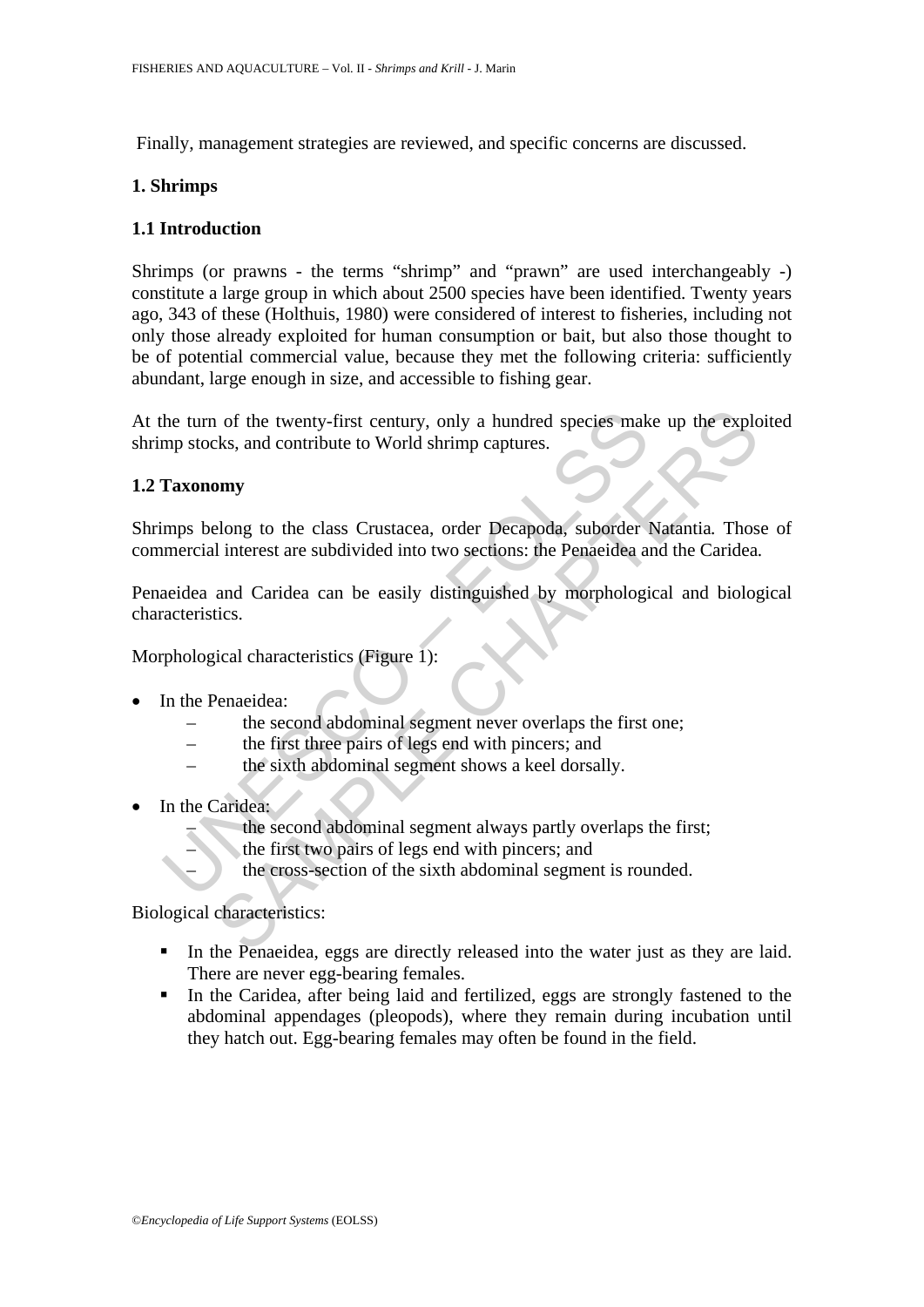

Figure 1. Morphological characteristics of shrimps. A: Penaeidea; B: Caridea. a: second abdominal segment; b: legs with pincers; c: sixth abdominal segment

Eight families (five penaeideans and three carideans) comprise all commercial species:

- **Penaeidea** 
	- **Solenoceridae**
	- Aristaeidae
	- Penaeidae
	- Sicyonidae
	- Sergestidae
- Caridea
	- Palaemonidae
	- Pandalidae
	- Crangonidae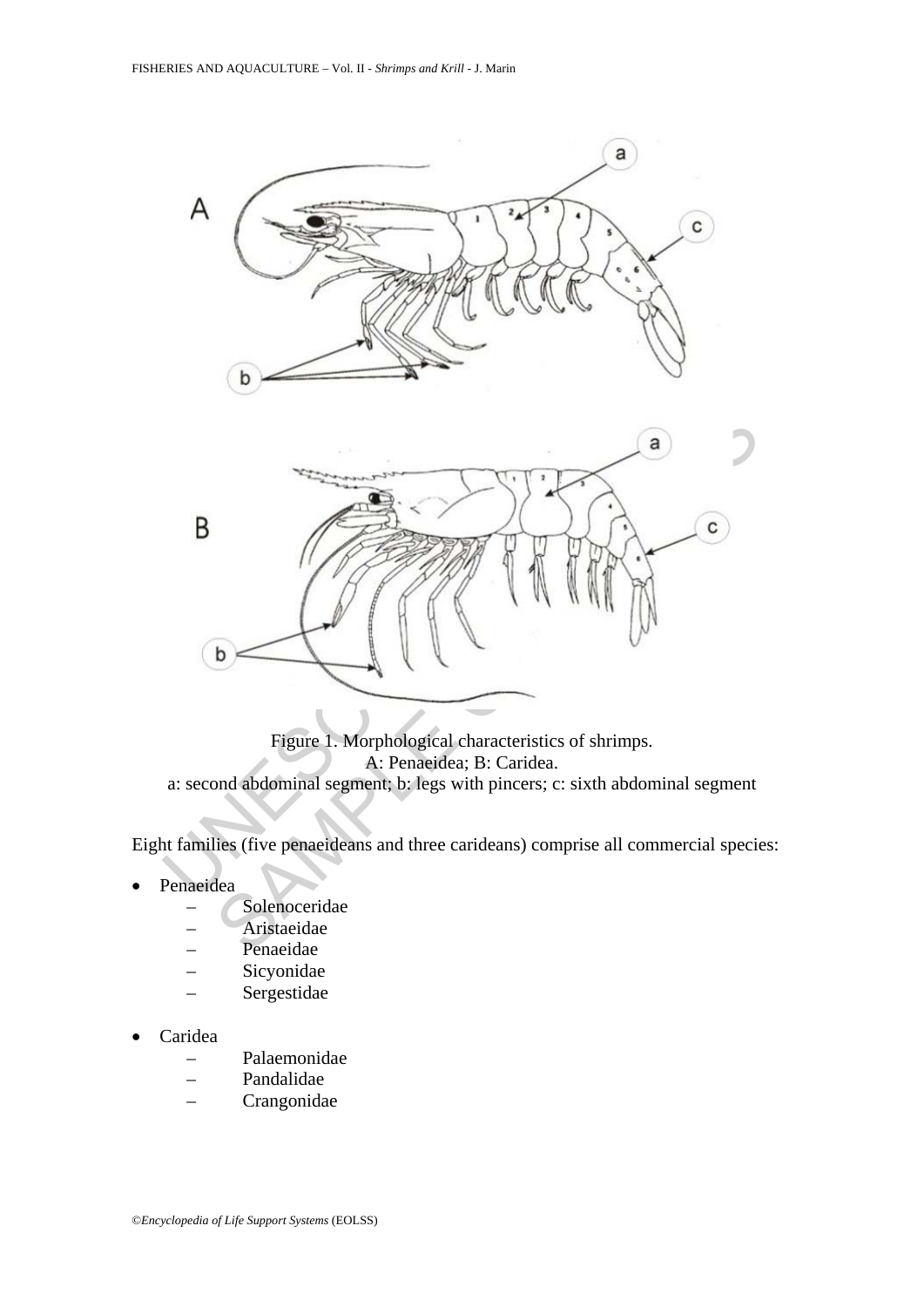# **1.3 General Distribution**

Marine shrimps are widely distributed throughout the world, from equatorial to Polar Regions.

Among the commercial carideans, the Palaemonidae are coastal species living in seaweed and seagrass areas, mainly in brackish waters, and exploited from the tropical to the temperate zones; Pandalidae are deep shrimps found as deep as 500 to 800 meters and exploited in temperate and cold seas; and Crangonidae are coastal species living on soft bottoms (sand and mud) and exploited in temperate seas.

From the presented at all depths and in almost all environn<br>
the everet, most of commercial species live in coastal areas, and e<br>
the Sergestidae are exclusively marine; while in the Penaeidae, Arist<br>
Sergestidae are exclu The peneideans are mainly exploited in tropical, subtropical, and warm temperate waters, and represented at all depths and in almost all environmental conditions. However, most of commercial species live in coastal areas, and occupy shallow or moderately deep waters on continental shelves. Solenoceridae, Aristaeidae, Sicyonidae and Sergestidae are exclusively marine; while in the Penaeidae, most of coastal species are amphibiotic. That means that they carry out migrations during their living cycle, spending the juvenile stage in inshore brackish waters of marshes, mangrove swamps, lagoons or estuaries, and the adult stage in offshore marine waters. There are nevertheless a few exceptions; in the regions where brackish water areas are rare, as in the Arabic-Persian Gulf, coastal penaeid nurseries are located in marine waters, but always close to the coasts.

# **1.4 Biology**

# **1.4.1 Habits**

d represented at all depths and in almost all environmental conditions<br>
most of commercial species live in coastal areas, and occupy shall<br>
or deep waters on continental shelves. Solenocerdae, Aristaeidae, Sicyon<br>
tidae ar When adults, the majority of commercial shrimps by far are benthic or demersal. They live on the bottom, or close to it. Only the species of Sergestidae are entirely pelagic. Most of shrimps are gregarious. Some, such as *Penaeus merguiensis* (in Australia) and *P. semisulcatus* (in Madagascar), can form shoals when the population density is high. When active to feed, shrimps are the most vulnerable to fishing gear, and give rise to the largest catches. In the Sicyonidae, *Sicyonia brevirostris* is active at night (nocturnal). In the Penaeidae, some species are active at any time (nocturnal and diurnal), such as *Penaeus indicus* and *P. penicillatus*; while a few of them, such as *Xiphopenaeus kroyeri*, are diurnal. However, most of penaeids are nocturnal (*Penaeus semisulcatus*, *P. latisulcatus*, *P. japonicus*, *P. aztecus*, *P. duorarum*, *P. monodon*, *P. notialis*, *P. brasiliensis*, *Trachypenaeus curvirostris*). During the daytime, they bury themselves in the substrate, from which they emerge at night in search of food.

Although benthic or demersal, some shrimp species have a more or less pronounced pelagic behavior, and realize diurnal vertical migrations of more or less importance, in order to feed, especially at night. These species include *Pandalus borealis* (Pandalidae), *Aristeus antennatus* (Aristaeidae) and the Penaeidae *Parapenaeus longirostris*, *Penaeus chinensis*, and *P. setiferus.* 

Some species are sedentary, such as *Crangon crangon*, which is found in estuarine areas, buries itself during low tide, and emerges at high tide. In contrast, some species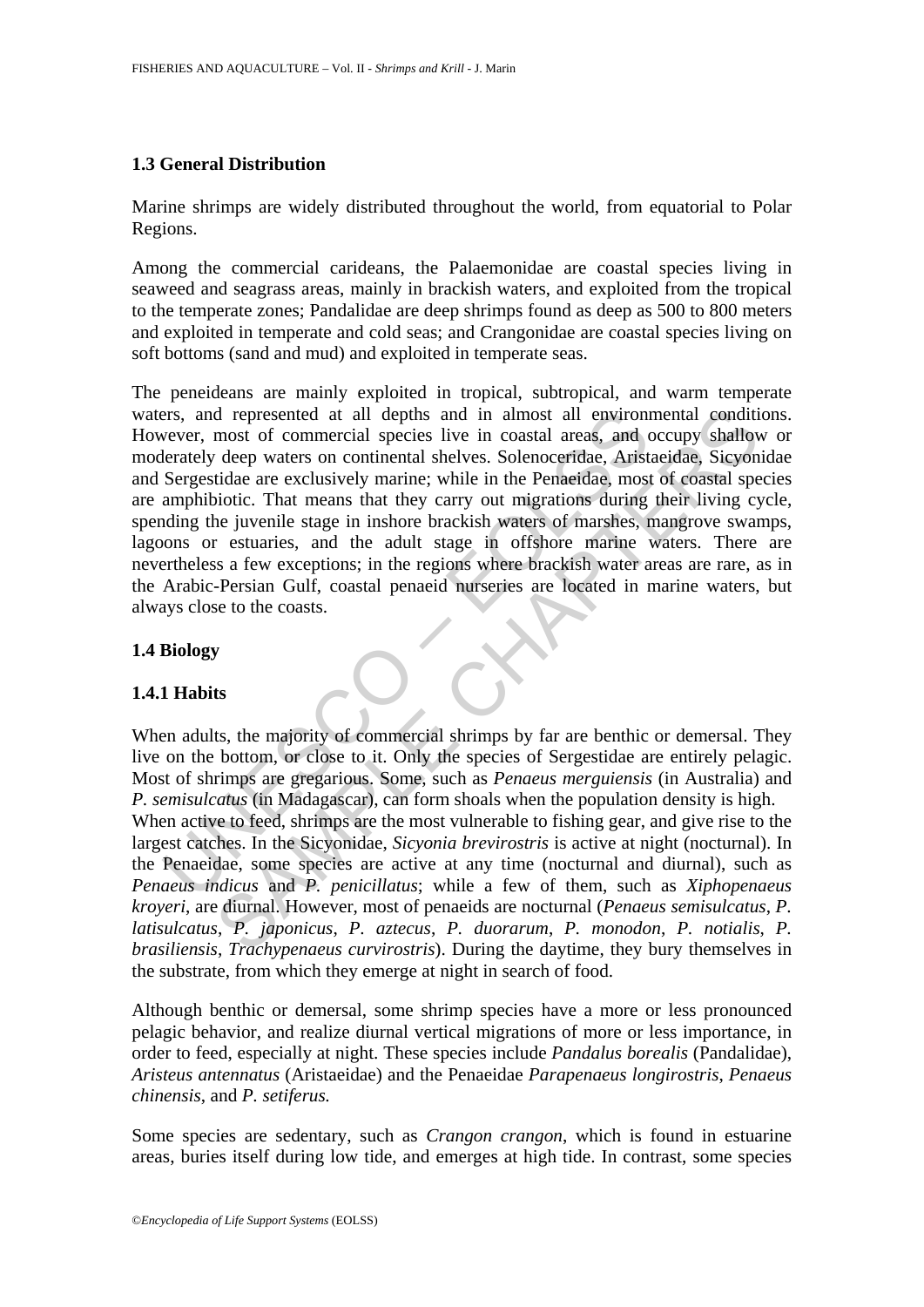carry out either seasonal inshore-offshore migrations (e.g., *Palaemon serratus,* which moves offshore in the winter, probably to a more constant temperature regime, and can achieve changes of location of 8 to 12 miles in less than four days), or migrations along the coast (e.g., *Penaeus setiferus*, which can carry out migrations up to 580 km along the US Atlantic coast

# **1.4.2 Reproduction**

All shrimps have separate sexes, unlike exploited pandalids which are protandrous hermaphrodites. This means that male pandalids change their sex at a certain time during their life. One example is *Pandalus borealis*, in which species the male animals function as male for 2–5 years before changing sex (the sex change occurring later at higher latitudes), and spend the remainder of their life cycle as females. Populations of *P. borealis* nevertheless contain a varying percentage of primary females, which remain females throughout their life; this percentage decreases at higher latitudes. In a *P. borealis* population in the North Sea, the proportion of primary females is about 30%.

In the carideans, it is difficult to distinguish males and females when the latter are not carrying eggs, while in the penaeideans, there are easily noticeable sexual differentiations: males have a copulatory organ, the petasma, joining the base of the first pair of pleopods, and used to transfer spermatophores (where sperm is stored) during mating; females have a seminal receptacle for spermatophores (the thelycum), located on the ventral side between the last pair of legs.

*orealis* nevertheless contain a varying percentage of primary females throughout their life; this percentage decreases at higher *ealis* population in the North Sea, the proportion of primary females whe carideans, it is nevertheless contain a varying percentage of primary females, which reroughout their life; this percentage decreases at higher latitudes. In a population in the North Sea, the proportion of primary females is about 30% de Most shrimps of the genus *Penaeus* reach sexual maturity in under one year: for example, *P. indicus* from Madagascar reaches maturity at 4 months, *P. duorarum notialis* (a sub-species of *P. duorarum*) from the Côte d'Ivoire at 6.7 months, and *P. monodon* from the Philippines at 10 months. Compared with penaeids, the carideans have delayed maturity; *Palaemon serratus* and *Crangon crangon* are mature at about 1 year; while *Pandalus borealis* reaches sexual maturity at 1 year in short life cycle populations, and at three or four years in longer life cycle populations.

In mature females, egg production depends on the size of the animal. Penaeids are the most fecund shrimps and can release between 100 000 and 1 000 000 eggs at a single spawning (100 000-800 000 in *Penaeus japonicus*; 500 000 in *P. setiferus*). In the Caridea, female fecundity is lower; and only a few thousands of eggs are released at each spawning (900–5000 in *Palaemon serratus*; 3000–8000 in *Crangon crangon*; 600– 3600 in *Pandanus borealis*; 1700–3300 in *Heterocarpus reedi*).

At spawning time, eggs are released and fertilized as they pass over the stored sperm. In carideans, fertilized eggs become attached externally beneath the abdomen of the female, where they will remain during the incubation period, until they hatch at advanced larval stages or as juveniles. The incubation duration depends on water temperature; for example, it lasts 3.5 to 10 weeks in *Crangon crangon*; 5 to 6 months in *Pandanus borealis* on the Pacific coast of North America, and about 1 year in populations from Spitzberg. In penaeideans, on the contrary, fertilized eggs are released directly into the seawater. Generally, spawning occurs several times a year (in *Aristeus antennatus* and *Palaemon serratus*, older females can spawn up to three times). The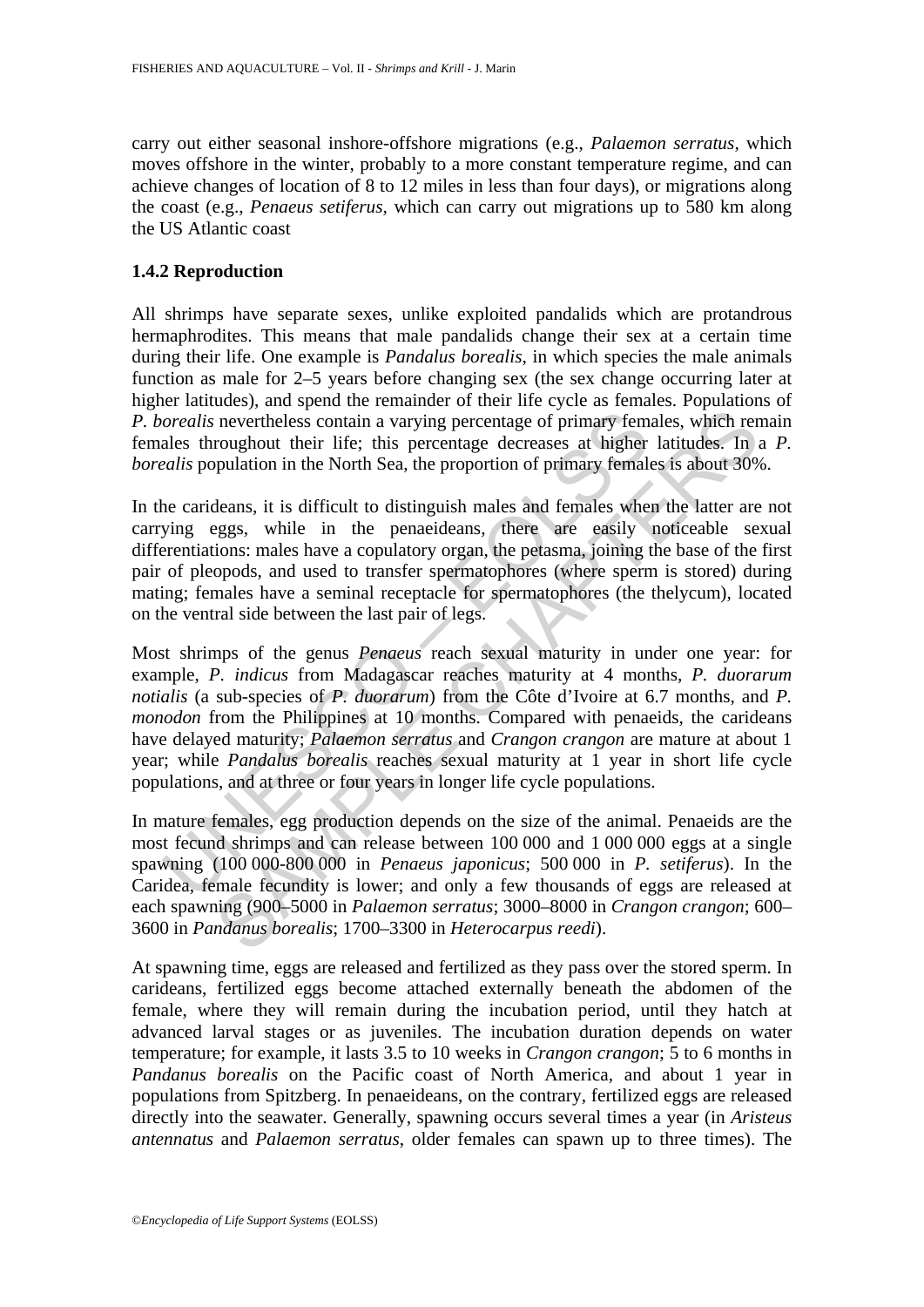reproduction process can be spread out over several months, and even be nearly continuous in tropical species.



Figure 2. Life cycle of *Penaeus monodon* (Motoh, 1981).

Figure 2. Life cycle of *Penaeus monodon* (Motoh, 1981).<br>
The distribution and at the monomed of  $\overline{B}$  and experiment the first of usually 11 larval stages (5 nauplii, 3 protozoeae The larvae are planktonic. After abou In the Penaeidae, incubation lasts only a few hours after spawning; and eggs hatch into nauplii which represent the first of usually 11 larval stages (5 nauplii, 3 protozoeae and 3 mysis). The larvae are planktonic. After about three weeks of pelagic life, they reach the postlarval stage (about 6 to 14 mm long) and are shrimp-like in appearance. At that time, they begin the process of entering into inshore waters, generally brackish. In these nursery grounds, they gradually acquire a benthic behavior, grow rapidly, and develop into juveniles which have a complete rostrum set of teeth. As they grow, increasing in size, they move progressively towards deeper zones, becoming subadults when external sexual organs are formed, then adults when they can breed. Finally, they reach the spawning grounds where mature females spawn to repeat the cycle. As an example, the reproduction cycle of *Penaeus monodon* is represented in Figure 2.

# **1.4.3 Growth**

In shrimps, as in all Crustacea, growth occurs through successive molts, and appears to be discontinuous at individual levels. The molting process is controlled by two hormones: the first one, which accelerates it, is secreted by the Y organs; the second one, which inhibits it, is secreted by the complex X organ-sinus gland. Environmental factors also stimulate molting. For instance, in the Penaeidae, the number of molting individuals often increases at the time of the full moon.

The growth rate results from two components: molt frequency and increase in size at each molt. Molting frequency decreases regularly when age increases, and becomes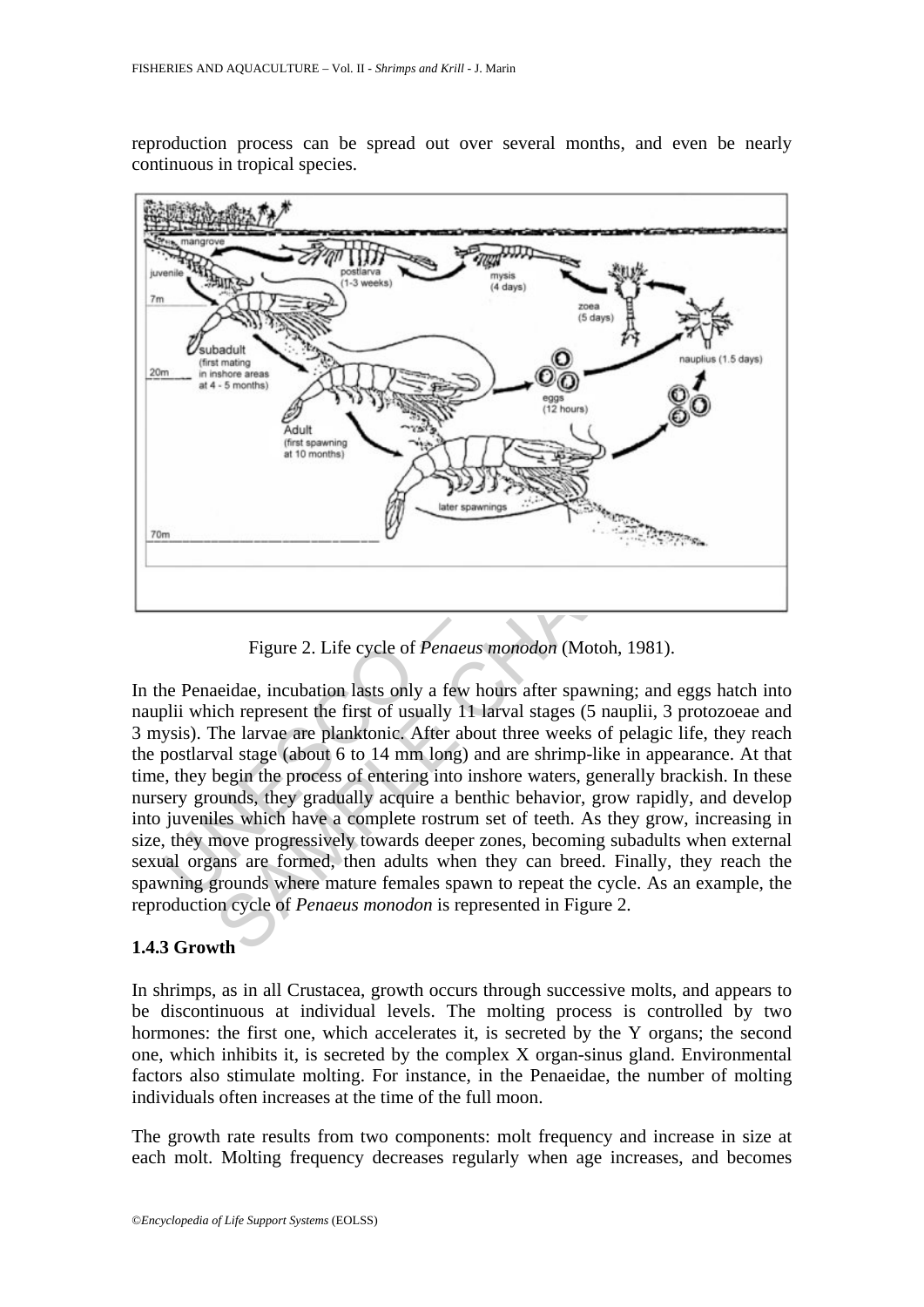practically nil in old individuals. Increase in size at molting is closely related to the condition of the individual, and can be negative in starving animals.

As in all exploited species, knowledge of growth and age structure of the population is very important to fisheries management. The age of a shrimp is difficult to determine. Two methods have been usually used to estimate growth parameters, which give reliable results on age structure. They are tagging, and modal progression analysis on length frequency distribution.

Penaeids have high growth rates and grow very fast. Most of the coastal amphibiotic species reach their maximum size in about two years. For instance, in *Penaeus japonicus*, the mean daily increase in size is between 0.7 and 1 mm in subadult and adult females; the mean daily increase in weight in individuals of 15–20 g is 0.8% for females and 0.5% for males; so in six months, females can reach 40 g and males 20 g.

Compared with penaeids, caridean shrimps have slower growth rates. For instance, in *Palaemon serratus*, the maximum weight is 7 g for males and 15 g for females.

ales and 0.5% for males; so in six months, females can reach 40 g<br>apared with penaeids, caridean shrimps have slower growth rate<br>*nemon serratus*, the maximum weight is 7 g for males and 15 g for<br>all species, females grow d 0.5% for males; so in six months, females can reach 40 g and males 20 g<br>with penaeids, caridean shrimps have slower growth rates. For instance<br>*serratus*, the maximum weight is 7 g for males and 15 g for females.<br>es, fem In all species, females grow at a faster rate than males, and are larger at any given age. Growth rates show seasonal variations, which are particularly outstanding in temperate and cold seas. Growth decreases during the cold season in *Palaemon serratus,* and is very linked to environmental temperature in *Pandalus borealis*. In this species, individuals reach 10 cm in less than two years in the gulf of Maine, and in about four years in Greenland and Spitzberg.

Generally, fast growth corresponds with short life species and populations, and the converse also applies. Longevity is 3 to 4 years in *Aristeus antennatus*, 2 to 3.5 years in *Parapenaeus longirostris*, 18 to 20 months in *Penaeus kerathurus*, and 4 years in *Palaemon serratus*. In *Pandalus borealis*, the life span is 3 years in the North Sea, 4 years in New Scotland, 5 to 6 years in Labrador, and 6 to 7 years in Iceland and West Greenland.

# **1.4.4 Feeding**

Adult shrimps feed on a great diversity of prey in accordance with their availability, and can be called opportunist. The diet consists mainly of invertebrates: bryozoans, mollusks (bivalves and gastropods), polychaetes (bristle worms), echinoderms (brittle stars), and small crustaceans (euphausiids, amphipods). However, foraminifera, as well as fragments of seaweed, seagrass and fish, can be found in stomach contents (*Parapenaeus longirostris*, *Penaeus kerathurus*, *Palaemon serratus*).

In deep shrimps, interesting trophic relationships generally exist. On the Atlantic continental slope of Morocco where there are high densities of shrimp populations in spite of the fact that the food resources provided by benthic invertebrates are poor, the main constituents of the diet are euphausiids which carry a high-energy supply of plankton—euphausiids carry out diurnal vertical migrations, feeding during the night on surface plankton and becoming prey during the day to most of the benthic deep shrimps living on the continental shelf.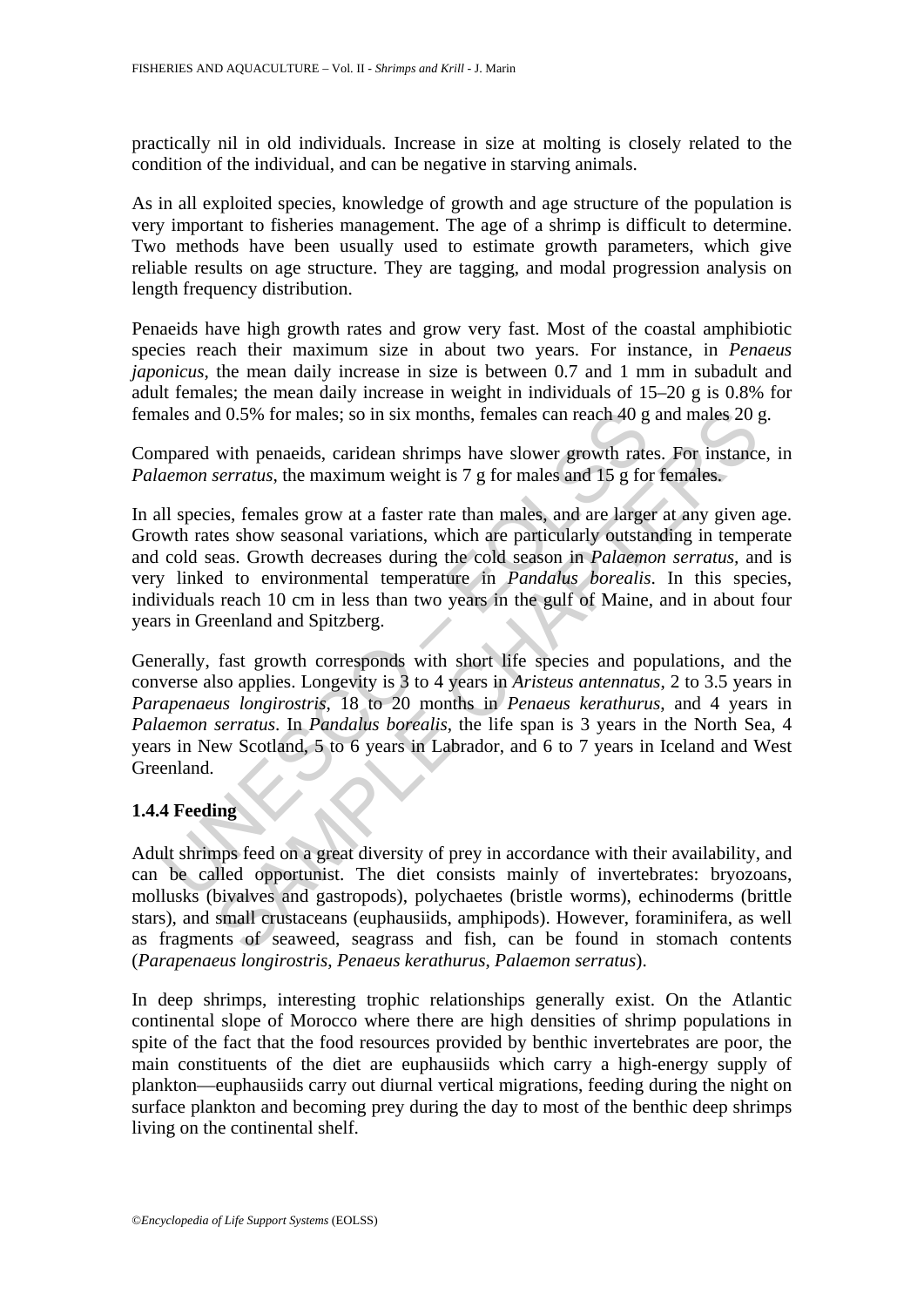# **1.5 Harvesting**

Shrimp is a product of high commercial value, and its exploitation is stimulated by a strong demand in international markets, particularly in the US, Japan and the countries of the European Union (mainly France and Spain), where steadily rising incomes have contributed significantly in increasing the demand for shrimp.

At the same time, the generalization of the use of cooling and freezing systems in handling and processing shrimps has removed the technical constraints hindering the development of the consumption of this product which requires delicate preservation Shrimp fisheries have been developing outstandingly since the early 1950s, especially in tropical areas with the exploitation of penaeids, and present (at the turn of the twentyfirst century), wherever there is catch potential, the resource is almost always undergoing an increase in fishing pressure.

For many developing countries, shrimp production is an important source of foreign currencies (often by far, the leading source), as the major part of the catches is exported to industrialized countries.

- -
- -
- TO ACCESS ALL THE **32 PAGES** OF THIS CHAPTER,

Visit: http://www.eolss.net/Eolss-sampleAllChapter.aspx

#### **Bibliography**

ergoing an increase in fishing pressure.<br>
many developing countries, shrimp production is an important<br>
encies (often by far, the leading source), as the major part of the industrialized countries.<br>
TO ACCESS ALL THE 32 PA and increase in fishing pressure.<br>
are an increase in fishing pressure.<br>
developing countries, shrimp production is an important source of for<br>
(often by far, the leading source), as the major part of the cateless is expec Fischer W., ed. (1973). *Fiches FAO d'identification des espèces pour les besoins de la pêche. Méditerranée et Mer Noire (Zone de pêche 37)*. Vol. 2. Rome: FAO. [For the Mediterranean and the Black Sea, these illustrated sheets provide concise information on species of interest to fisheries, particularly shrimps — vernacular names, characteristics, size, geographic distribution, habits, fishing areas, fishing gear used, and means of marketing.]

Fischer W., ed. (1978). *FAO species identification sheets for fishery purposes. Western Central Atlantic (Fishing Area 31)*. Vol. 6. Rome: FAO. [For the Western Central Atlantic area, these illustrated sheets provide concise information on species of interest to fisheries, particularly shrimps — vernacular names, characteristics, size, geographic distribution, habits, fishing areas, fishing gear used, and means of marketing.]

Fischer W. and Bianchi G., eds. (1984). *FAO identification sheets for fishery purposes. Western Indian Ocean (Fishing Area 51)*. Vol. 5. Rome: FAO. [For the Western Indian Ocean area, these illustrated sheets provide concise information on species of interest to fisheries, particularly shrimps — vernacular names, characteristics, size, geographic distribution, habits, fishing areas, fishing gear used, and means of marketing.]

Garcia S. and Le Reste L. (1981). *Cycles Vitaux, Dynamique, Exploitation et Aménagement des Stocks de Crevettes Penaeides Côtières*, FAO Doc. Tech. Pêches No. 203, 210 pp. Rome: FAO. [This document describes the main characteristics of the biology, dynamics and exploitation of coastal penaeids, and reviews critically the assessment models which are used as well as the management methods which are recommended.]